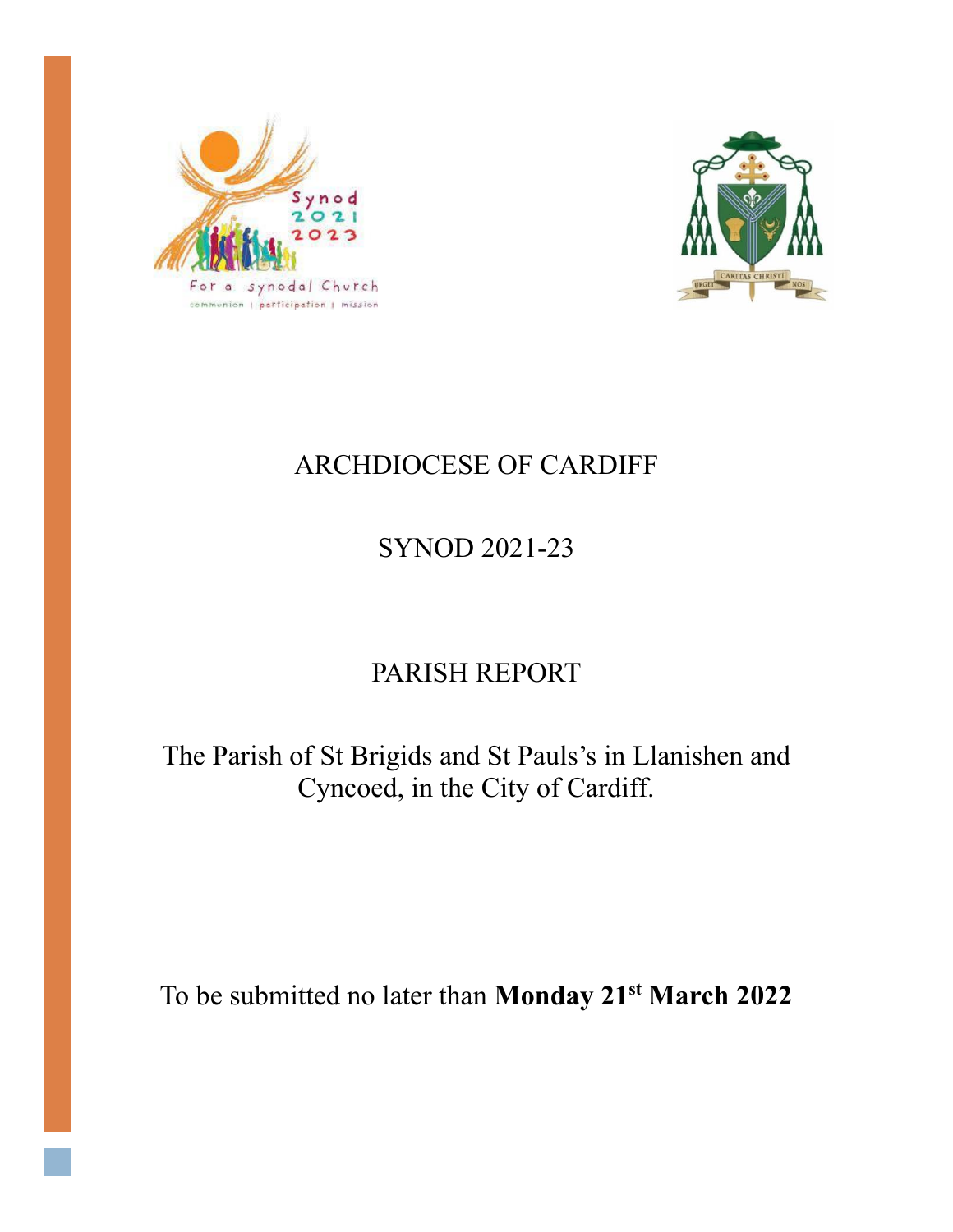#### **Introduction**

Parishes are invited to submit a Report based on discussions. The maximum size for the Report is 10 pages. You may be able to record your views in much less space.

Please use the structure suggested within this Template so that the Diocesan Synod Team [ DST] are best-able to synthesise Reports from across the archdiocese.

This Report will contribute to the Diocesan Report that + George Stack will submit on behalf of the diocese.

**Introduction:** In this part of the Report, you might wish to record some of the special characteristics of your parish – urban or rural, special features [ hospital/ school /prison /care homes in your parish boundaries]. Some reflection on the demographics of your parish. You might want to include details of any special ministry /service/project.

**Methodology:** In this section give a brief overview of the different ways in which you have engaged with parish members and those beyond the worshipping community. It might be useful to present this as a Timeline with a short comment for each month between the Training of Parish Representatives to the finalising of the Parish Report. Some reflection on the numbers of people attending / contributing to discussion would be helpful. Comments on special circumstances [ e.g., telephone conversations with the housebound/ meetings with distinct groups / outreach activity] would be valuable.

**Key Issues Raised:** This will be the main part of your Report. You will be presenting a summary of the issues raised and the points made in your discussions/ interviews / submissions. We will be reporting across the three headings of Communion, Participation and Mission and suggest you might do likewise. Some issues may be recorded under more than one heading. There may be material to record that does not fit into these categories and space is provided for that. You may choose to summarise these in bullet points or in a few paragraphs. It is important that your summary reflects not only the responses of the majority but also some minority views.

Example: "Most respondents were of the opinion that XYZ. A minority, however, felt that ABC was more important "

**Sign Off:** The Report needs to be signed by the Parish Priest and the lead Parish Representative. Any Report submitted should have been made available to the community parish as a draft and should be formally considered by the Parish Advisory Council prior to submission.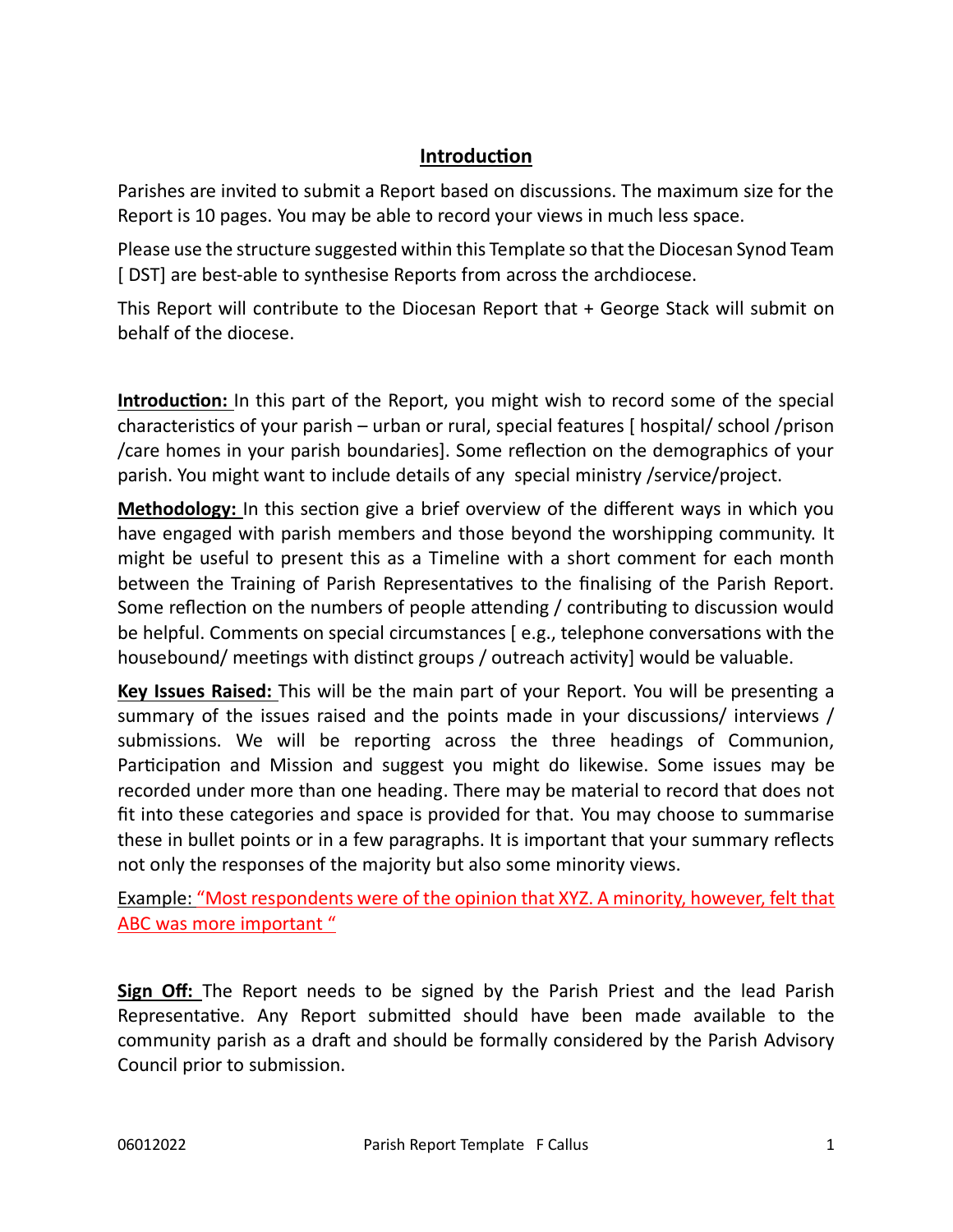### **Introduction – Special Characteristics of the Parish**

This report is the product of a series of meetings carried out over a period of four Months and is a huge collaboration of Parishioners of the 3 Churches in North Cardiff.

I have not included comments from the Catholic Schools and Catholic College in the North Cardiff area as I have been informed these were being dealt with and covered separately.

I should point out a separate report has been produced by the Christ the King Church Synod representative, some of the gathered information will be included in each report.

I have put this report together in a true and honest fashion, trying to accurately reflect everyone who has contributed.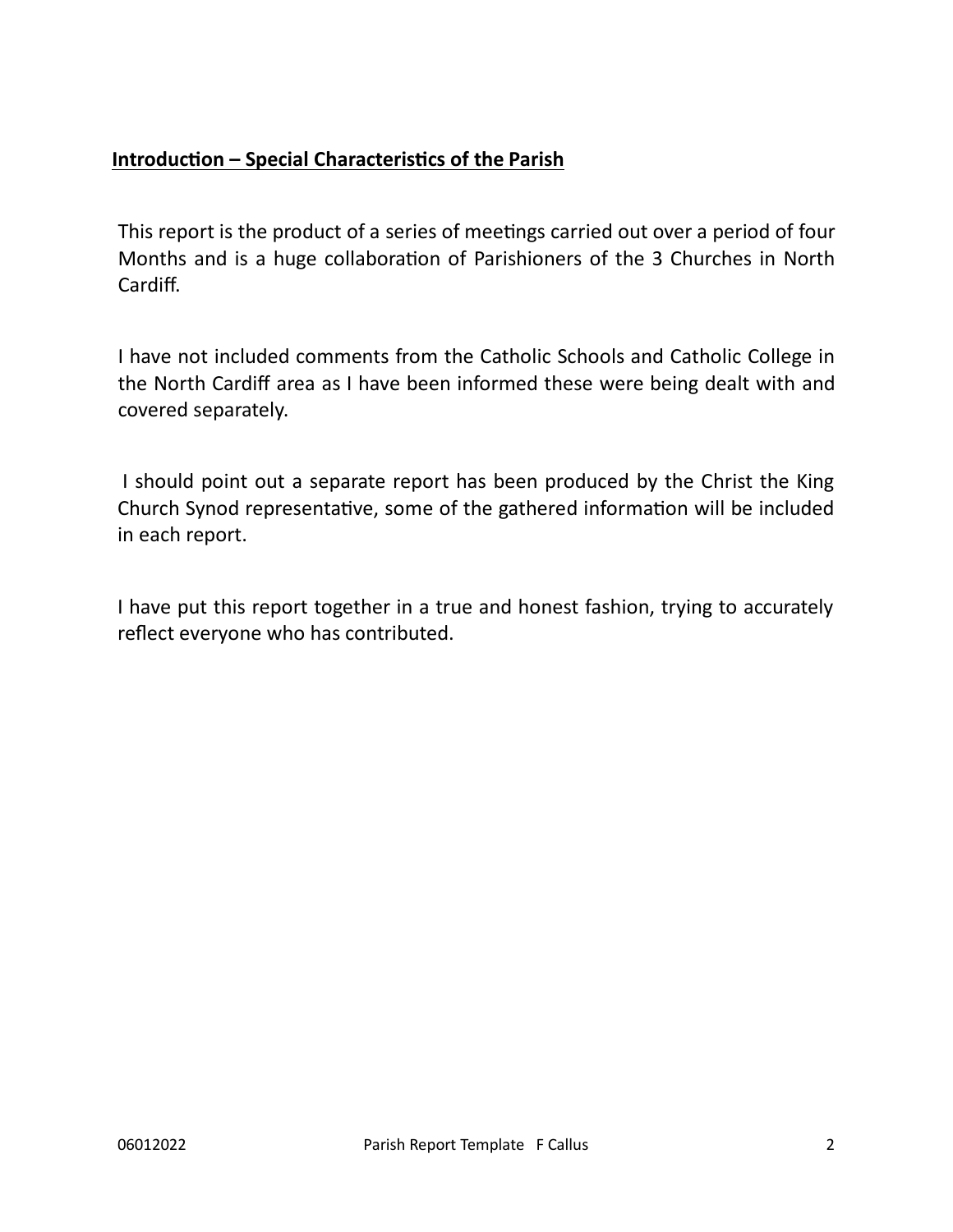### **Methodology**

| <b>Nov 2021</b>         | <b>Action</b>                    | <b>Comment</b>                            |
|-------------------------|----------------------------------|-------------------------------------------|
|                         |                                  | Following an exchange of Emails I was     |
|                         |                                  | appointed Synod Representative.           |
| 16 <sup>th</sup> & 23rd | <b>Parish Training</b>           |                                           |
| Dec 2021                | <b>Action</b>                    | <b>Comment</b>                            |
| 5 <sup>th</sup>         | Introduction of Synod            | A number of parishioners were very        |
|                         | Representatives at all Sunday    | interested and appeared keen to be        |
|                         | <b>Masses</b>                    | able to share their views.                |
| 14 <sup>th</sup>        | Synod Reps. meeting.             | 6 attendees                               |
|                         |                                  | <b>Extensive discussion and decisions</b> |
|                         |                                  | made on how and when we would             |
|                         |                                  | facilitate the Parishioners meetings      |
| Jan 2022                | <b>Action</b>                    | <b>Comment</b>                            |
| $10^{\text{th}}$        | <b>Bereavement support Group</b> | 50 attendees                              |
| $12^{th}$               | <b>Synod Reps. Meeting</b>       | 7 attendees                               |
| 24 <sup>th</sup>        | Readers / Eucharistic Ministers  | 30 attendees                              |
| 25th                    | <b>Parish Training</b>           | Another Synod Rep. passed on the          |
| 31 <sup>st</sup>        | <b>Parish Council Meeting</b>    | comments gained                           |
| <b>Feb 2022</b>         | Action                           | <b>Comment</b>                            |
| 7 <sup>th</sup>         | Bereavement, Proclaim, Liturgy   | 30 attendees                              |
| 9 <sup>th</sup>         | Synod Reps. Meeting              | 6 attendees                               |
| 14 <sup>th</sup>        | <b>Catechist Leaders</b>         | 15 attendees                              |
| $21^{st}$               | Open meetings X 2                | Drop in Clinic type meeting 15 attendees  |
| 28 <sup>th</sup>        | Bereavement, Proclaim, Liturgy   | in afternoon, just 1 in the evening       |
| <b>March 2022</b>       | <b>Action</b>                    | <b>Comment</b>                            |
|                         | <b>Production of Report</b>      |                                           |
|                         |                                  |                                           |
| <b>April 2022</b>       | <b>Action</b>                    | <b>Comment</b>                            |
| 5 <sup>th</sup>         | Synod Reps. meeting              |                                           |
|                         |                                  |                                           |
|                         |                                  |                                           |

During the Consultation period – since becoming a Synodal representative I have made myself available after each of the Sunday Masses I attended so that Parishioners could pass on verbally anything they felt they would like to.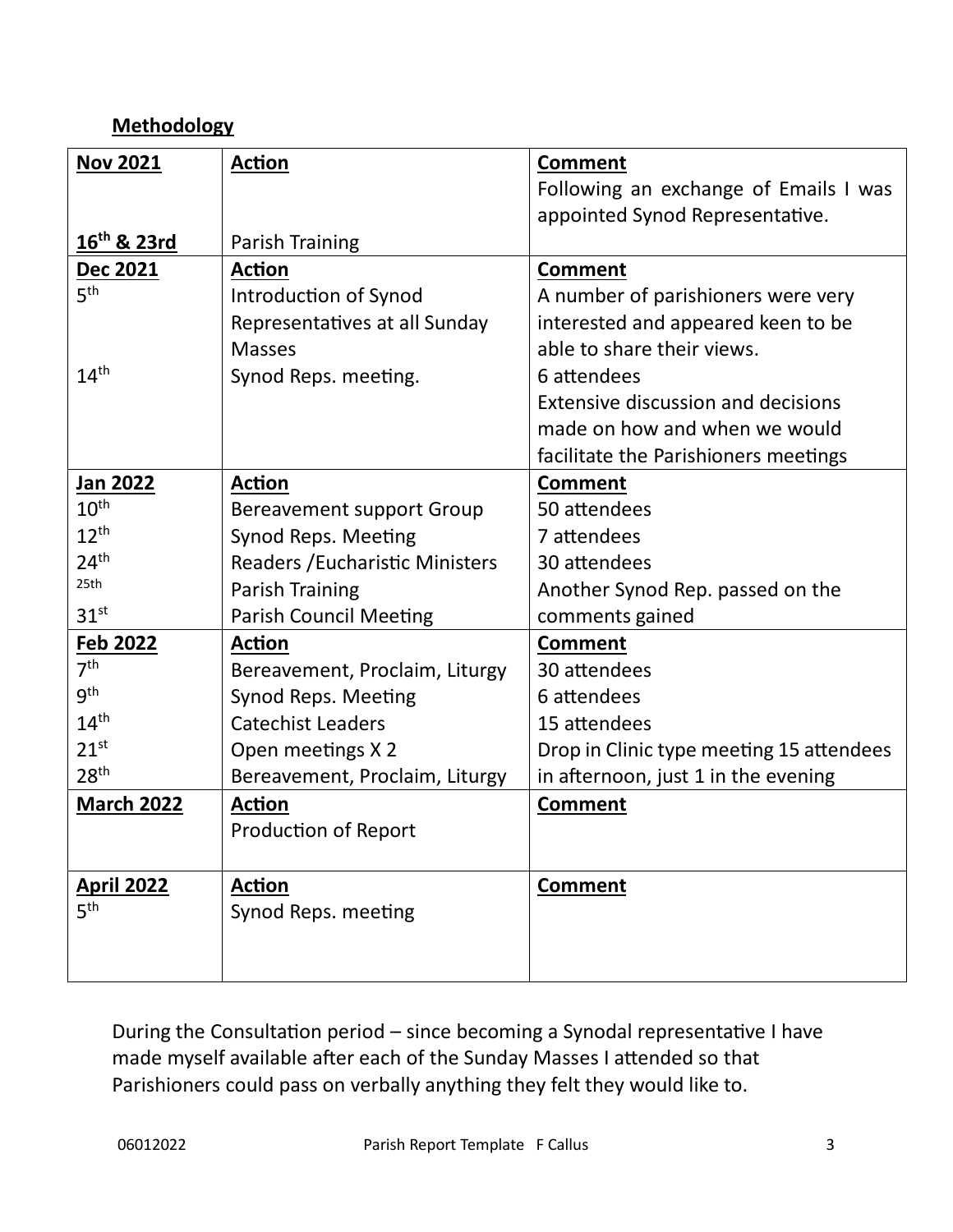The other Parish reps. did likewise.

This was an invaluable source of information gathering and in the main gathering comments from those who did not attend any of the arranged Synod meetings.

I was very aware that most people would comment if they felt strongly enough and these comments would be mostly negative.

This was most definitely the case, although I have received positive comments too.

A display, advertising the Synod has been produced and has been on view in each of the three churches, throughout the process of gathering information. During the months of February and March a comments box was available for anyone to place anonymous comments should they wish.

This was an attempt to encourage those who would not attend a meeting to comment and I can confirm this was a success.

I have, along with the other Parish reps. where possible tried to gather the opinions of people who do not attend Church, these opinions have been limited.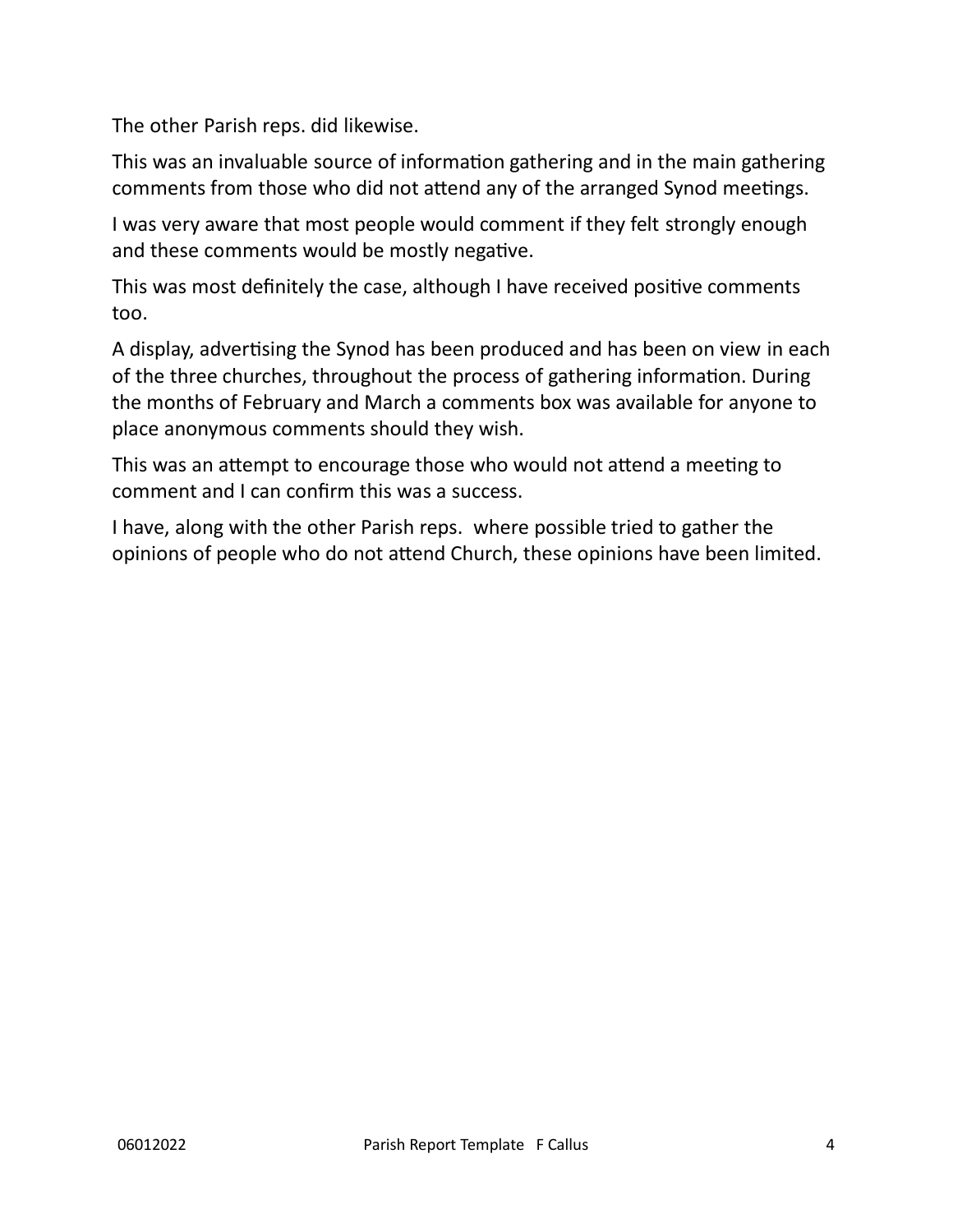### **Communion- How does our Church function in our local area?**

This was a subject strongly and extensively discussed.

Attendees at a number of meetings thought we could do more, although the Food Market which was set up during the lockdown period to help those in need and the Bereavement Support Group were highly commended for the good work they carry out.

Once again it was thought that so much more is needed for the Children, Youth and Young people of our Parish in particular but also in the diocese.

Lots of suggestions were made

- Employed, Diocesan Youth worker
- Family Mass every half term to particularly feature the Children who do not attend a Catholic School
- More upbeat hymns at these services
- Clergy to reassure Parents of Young Children they are welcome
- Volunteer hours to be recognized as part of a recognized scheme (Welsh Baccalaureate or Duke of Edinburgh)

Parents of young families would like more – to feel welcome and not an inconvenience, this could be achieved with Family services with children taking part where ever possible.

Child participation at all times where practical – this once again seems only possible where there are a number of volunteers to supervise.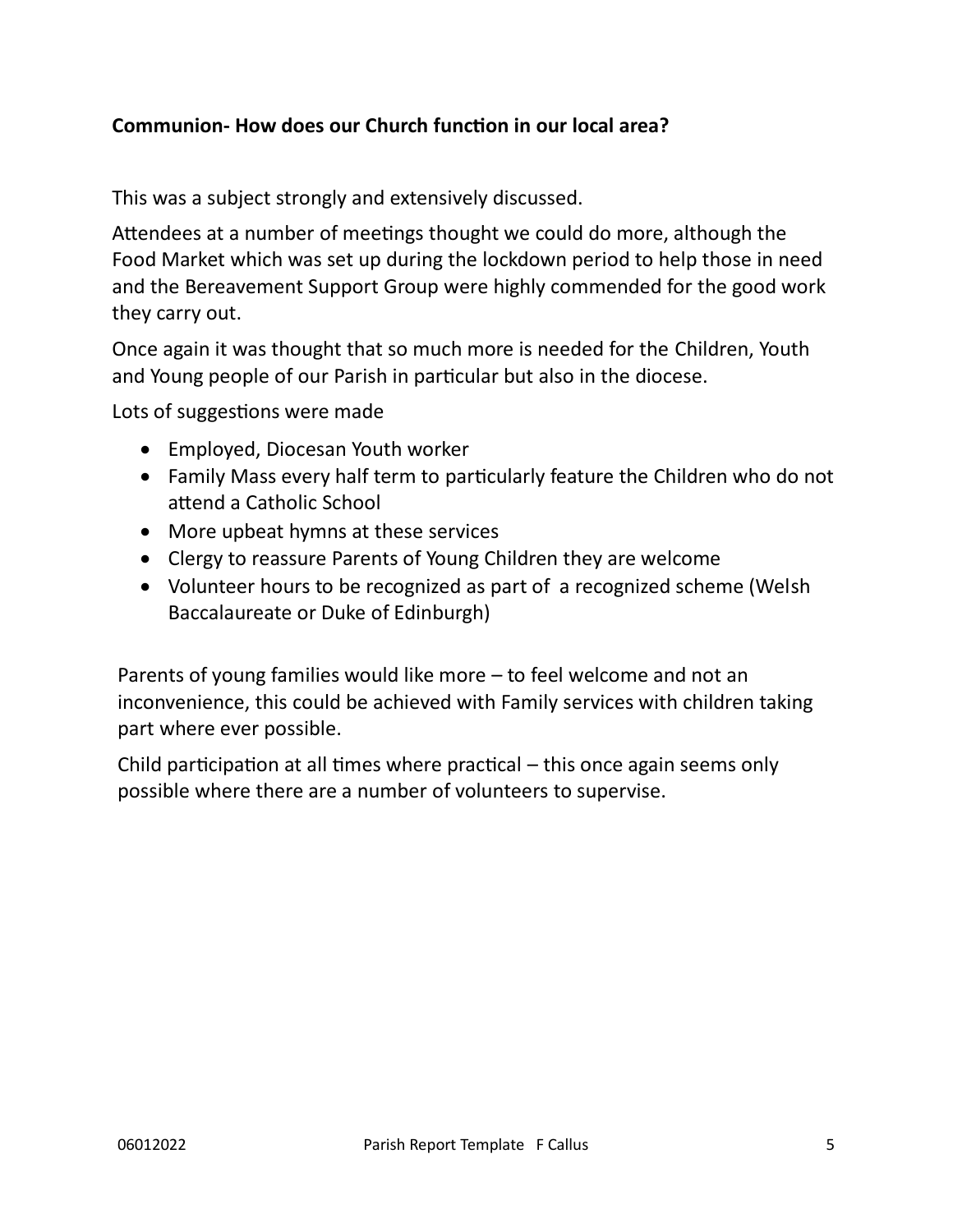### **Participation – How do we work with others in supporting our local area?**

There are a huge number of people who work with others to support their Church, Parishioners, Neighbors and Friends.

There are also a number of people who attend Mass on Sunday and appear to do no more. It was thought these people need to be encouraged to participate in some way to enable us to grow as a Church community.

All agreed we should be trying to build a community encouraging each other, leading by example to grow.

Mass online – generally thought a good thing for those who cannot attend, for instance the sick and housebound, however a minority thought this discouraged people attending.

Communication needs to be improved and this is a weakness within the Parish.

Communication also needs to be improved within the diocese

We need to do more for our Young People – these are our future.

The newsletter has to be improved along with the Website, these are vital to advertise and inform. Especially so in these times of technology.

Extensively discussed, the subject of Leadership was brought up at every level. This was a topic brought up at every meeting by almost every attendee, regardless of the topic being discussed.

Most were of the opinion that Leadership comes from the top and most would like to see and feel the presence of the ArchBishop. Some Parishioners have never had the opportunity to meet him.

The job description of the Arch Bishop was talked about – some felt this should be publicized as this would help with their understanding of his role and in turn would help with the understanding of the roles and responsibilities of all Priests.

All aspects of Church life from the top, down need to be transparent.

It was most definitely felt by most that generally though not all Clergy can be very inward looking and appear disconnected.

Young Mums would like Clergy to be more hands on – proactive not reactive.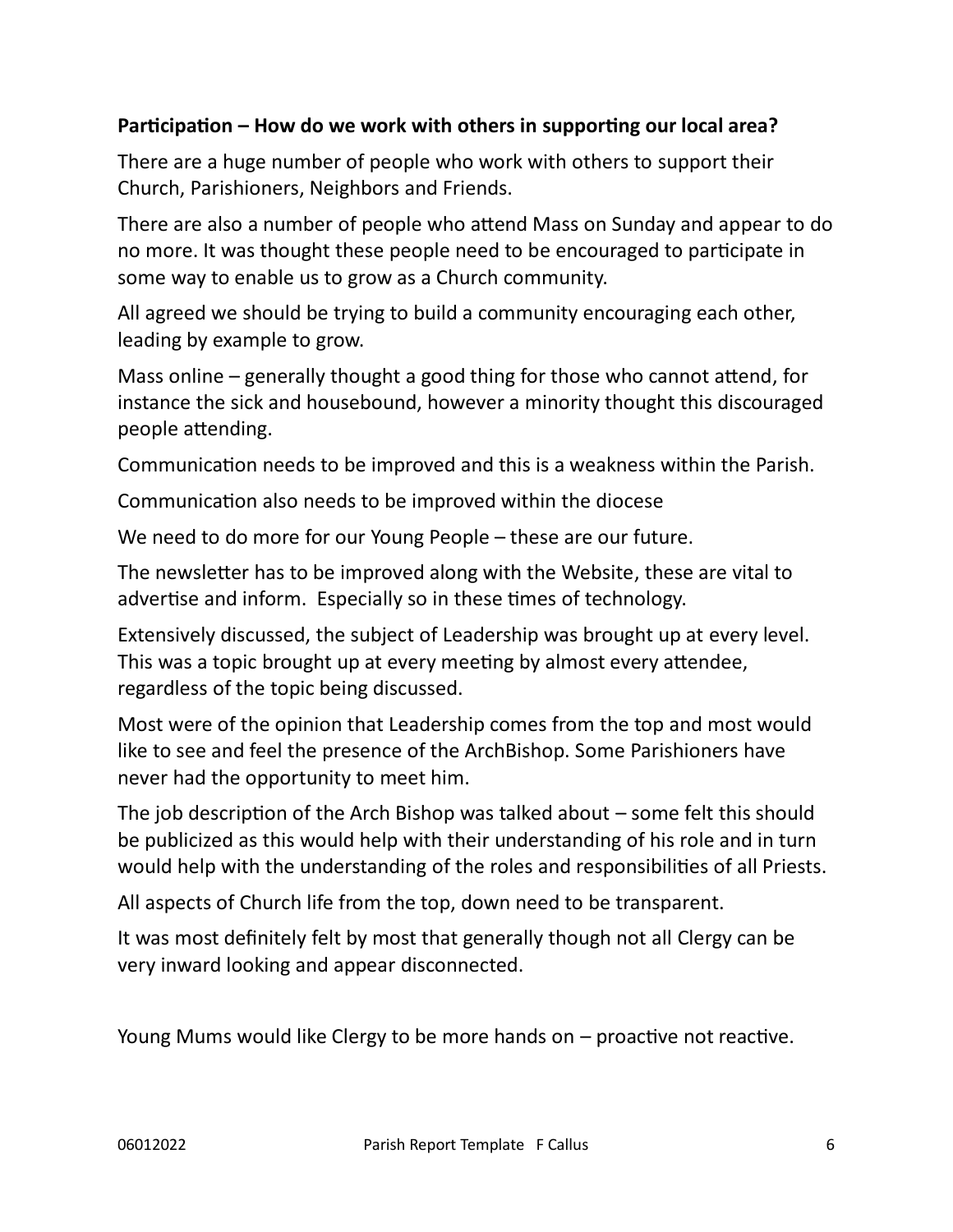### **Mission: How do we take the Gospel message out from our parish community?**

The general feeling of the Mission of the Church was to provide comfort and understanding while building a community and to spread the Word of God.

At present it was felt the Church is not engaged enough in the wider community and there should be more organized faith liaison.

All attendees at the meetings I took part in thought "we have a way to go". This opinion had been highlighted throughout the Period of Covid.

It was felt, we failed during Covid – Leadership and outreach were particularly lacking apart from the Liturgy Group and Food Market which most definitely succeeded and continues to do so.

Almost all thought the Clergy and we as Parishioners should have done so much more to stay in contact with each other. This may have helped to retain some of the Parishioners now lapsed. Also zoom meetings, telephone calls, Whats app groups, visits in person or remotely, to the sick /housebound/elderly would have helped.

This seems to the overriding opinion, however when delving into the reason for this opinion, most found positives as well as negatives.

On line prayer groups seemed to be a success.

It seems there is lack of understanding, training and leadership of our Mission, within the Parish and Diocese. This was a particular concern of those leading groups, for example

Children's Liturgy, Sacrament of Reconciliation, Communion and Confirmation

It was suggested all Parishes should be following a designated program with training given for those delivering. This would then provide consistency and would be helpful if moves to different parishes took place for both Clergy and Laity.

It was agreed by almost all attendees that Canon Matthew has a particular talent when preaching from the Altar, interpreting the Gospel and relating this to day to day life in the Homily. .Some said "he seems to speak to me "A suggestion was made that this talent be shared with other Clergy in the diocese. A type of Master Class was suggested.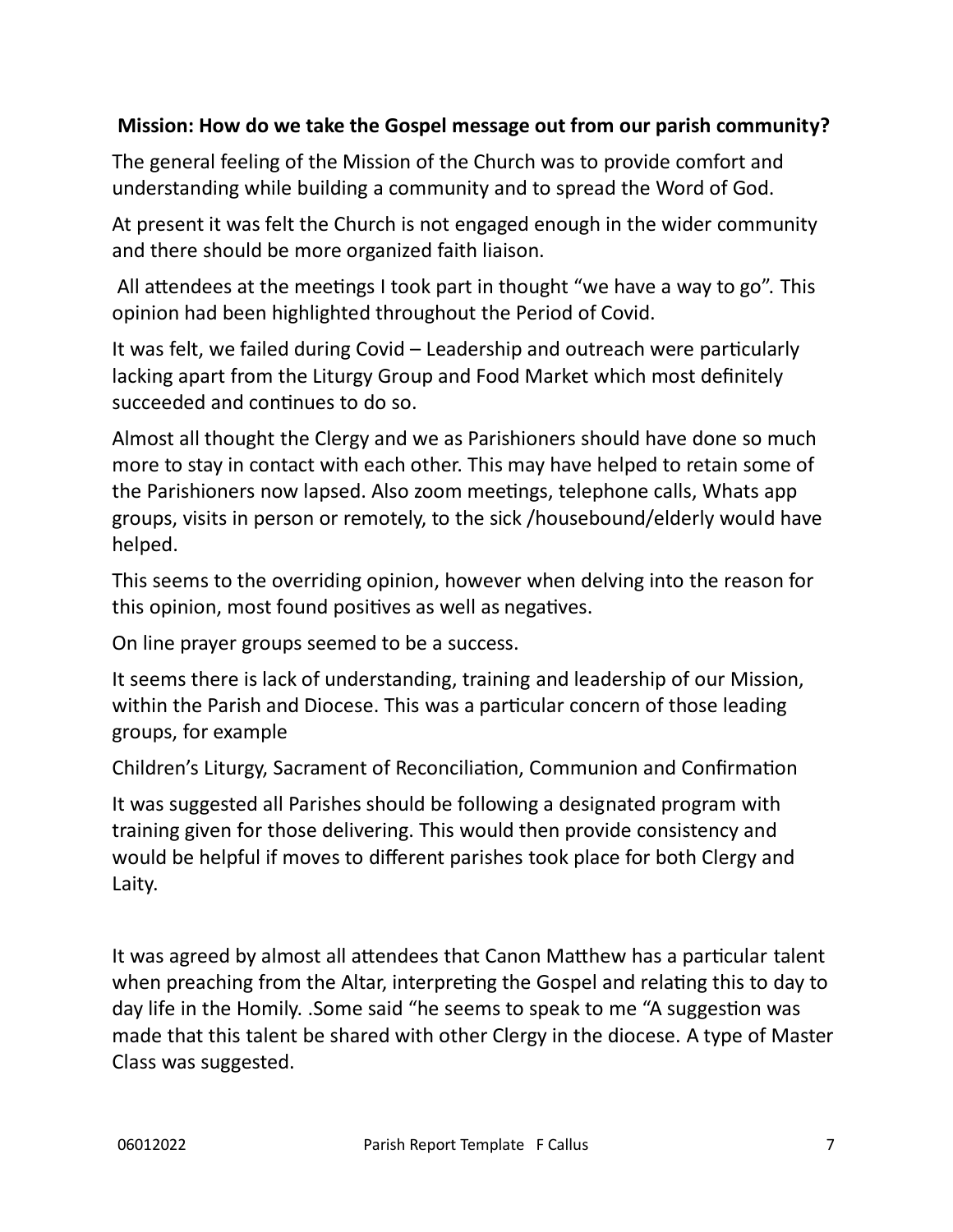This sharing of knowledge can only be a good thing. Likewise other Clergy must have knowledge and talents that could be shared.

This knowledge and sharing would promote a sense of belonging to a common community.

At the moment it appears every Priest is on his own with no support networkthis has to be improved.

Suggestions involved improving all aspects of Church life for Children, making it more fun. All suggestions noted for the way forward. Many are beginning to be implemented but all rely on an army of volunteers which at the moment we do not have.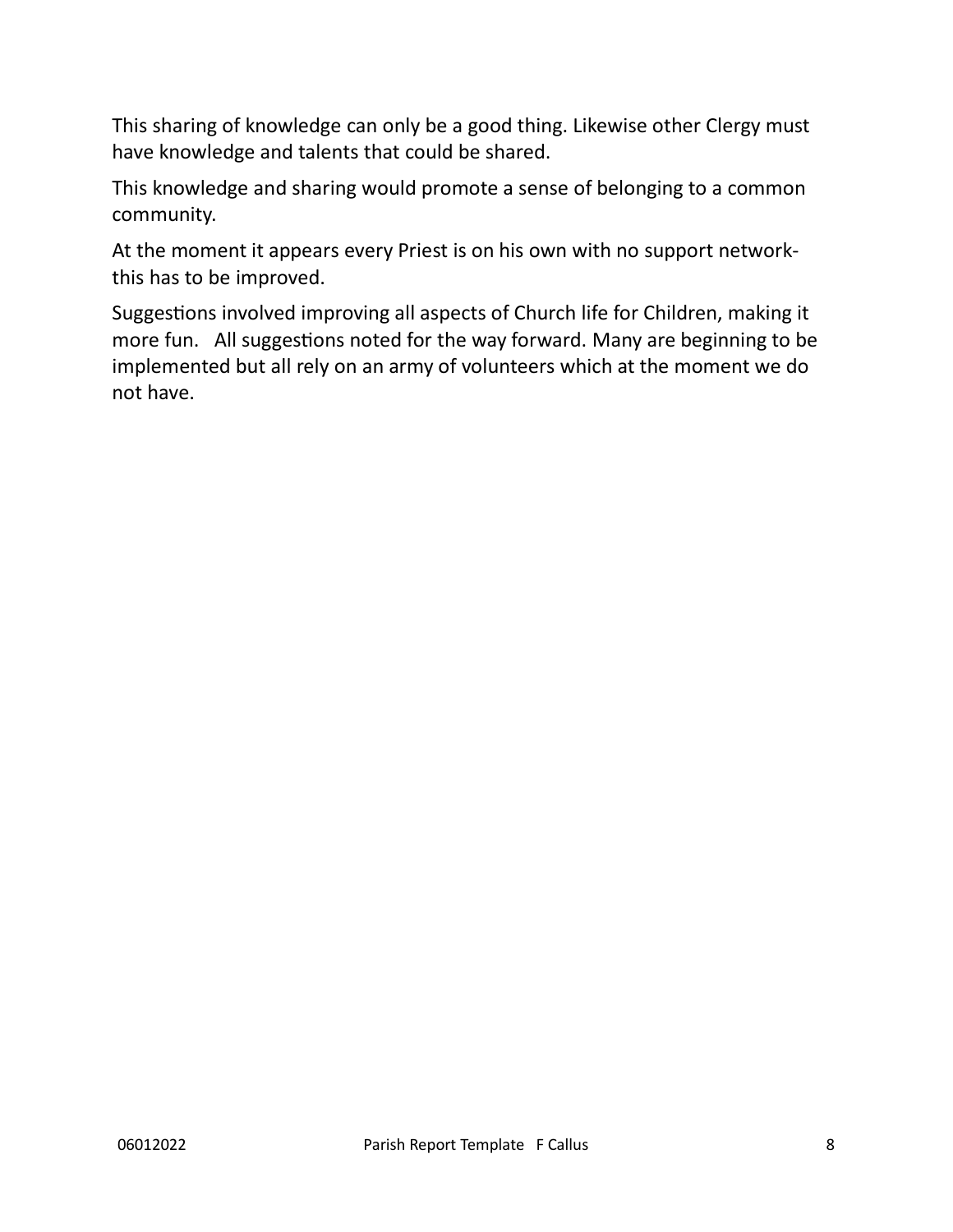## **Any other matters that do not fit under the three thematic headings of Communion, Participation & Mission**

A number of people although not everyone has brought up the topic of historic Child Abuse and the Stigma this comes with. Those people feel the topic has not been dealt with, in an honest and open fashion.

The subject of divorced Catholic people has been extensively talked about, listed below are the points raised

- Each case should be dealt with individually
- Many feel one rule should fit all
- There should be one person dealing with divorce within the diocese
- Time delay dealing with this topic is unacceptable
- Receiving or not receiving Holy Communion there should be clear guidance

Homosexuality – Doesn't everyone deserve to be loved?

This was a sentence forwarded to be in an anonymous letter. The letter summed up a number of other comments made to me on the topic of Homosexuality

"I am who God made me to be  $-$  a homosexual.....knowing I'm loved by God and that I don't ever want to turn from His love has kept me in the Church,…. this judgment by the Church makes no sense".

This person stated we need to be the Church the Holy Spirit is calling us to be.

On the same theme same sex marriage within the Catholic Church was talked of with the desire for a Blessing to take place if a Marriage was not yet permitted.

A concern raised was that of taking Communion if you are Gay - should one or not?

The topic of transgender was then raised – it was concluded clear guidance on the stance of the Church is required for the person in transition and the extended family and friends (Laity) also for the Clergy. We must remember, this subject affects children and adults.

Once again we must remember- everyone deserves to be loved.

We must address the feeling some people have of the culture creeping into this Country of Anti Christianity. We are very encouraging and accommodating of other Faith's – we must look after our own.